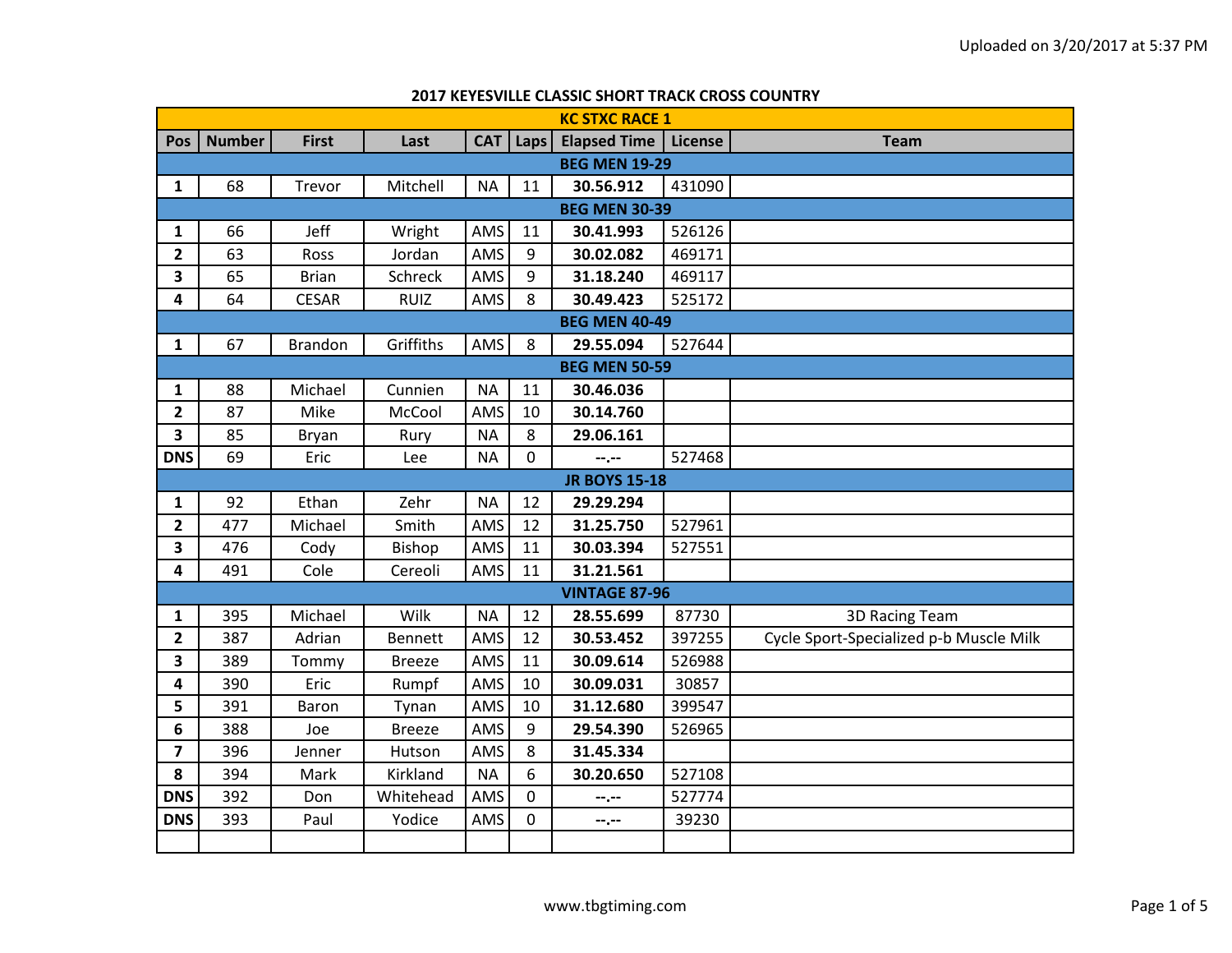|                | <b>KC STXC RACE 2</b> |              |           |     |                 |                       |                |                                        |  |  |  |
|----------------|-----------------------|--------------|-----------|-----|-----------------|-----------------------|----------------|----------------------------------------|--|--|--|
| <b>Pos</b>     | <b>Number</b>         | <b>First</b> | Last      |     | <b>CAT</b> Laps | <b>Elapsed Time</b>   | <b>License</b> | <b>Team</b>                            |  |  |  |
|                | <b>BEG WMN 30-39</b>  |              |           |     |                 |                       |                |                                        |  |  |  |
| 1              | 648                   | Erin         | Manke     | AMS | 8               | 32.50.366             |                |                                        |  |  |  |
| 2              | 647                   | Candice      | Bauman    | AMS | 8               | 34.18.584             | 392437         |                                        |  |  |  |
|                | <b>JR BOYS 9-14</b>   |              |           |     |                 |                       |                |                                        |  |  |  |
| 1              | 554                   | Parker       | Goulart   | AMS | 11              | 32.29.097             | 475416         |                                        |  |  |  |
| $\overline{2}$ | 591                   | Ezra         | Stevenson | AMS | 8               | 32.36.932             |                |                                        |  |  |  |
|                |                       |              |           |     |                 | <b>JR GIRLS 15-18</b> |                |                                        |  |  |  |
| 1              | 626                   | Meade        | Plum      | AMS | 12              | 30.57.935             | 476995         |                                        |  |  |  |
| 2              | 625                   | Genevieve    | Plum      | AMS | 12              | 30.58.256             | 494572         |                                        |  |  |  |
|                | <b>JR GIRLS 9-14</b>  |              |           |     |                 |                       |                |                                        |  |  |  |
| 1              | 946                   | Casey        | Ghrist    | AMS | 11              | 33.01.244             | 399697         | Team Muscle Milk-Westlake Cyclery-Trek |  |  |  |
|                |                       |              |           |     |                 |                       |                |                                        |  |  |  |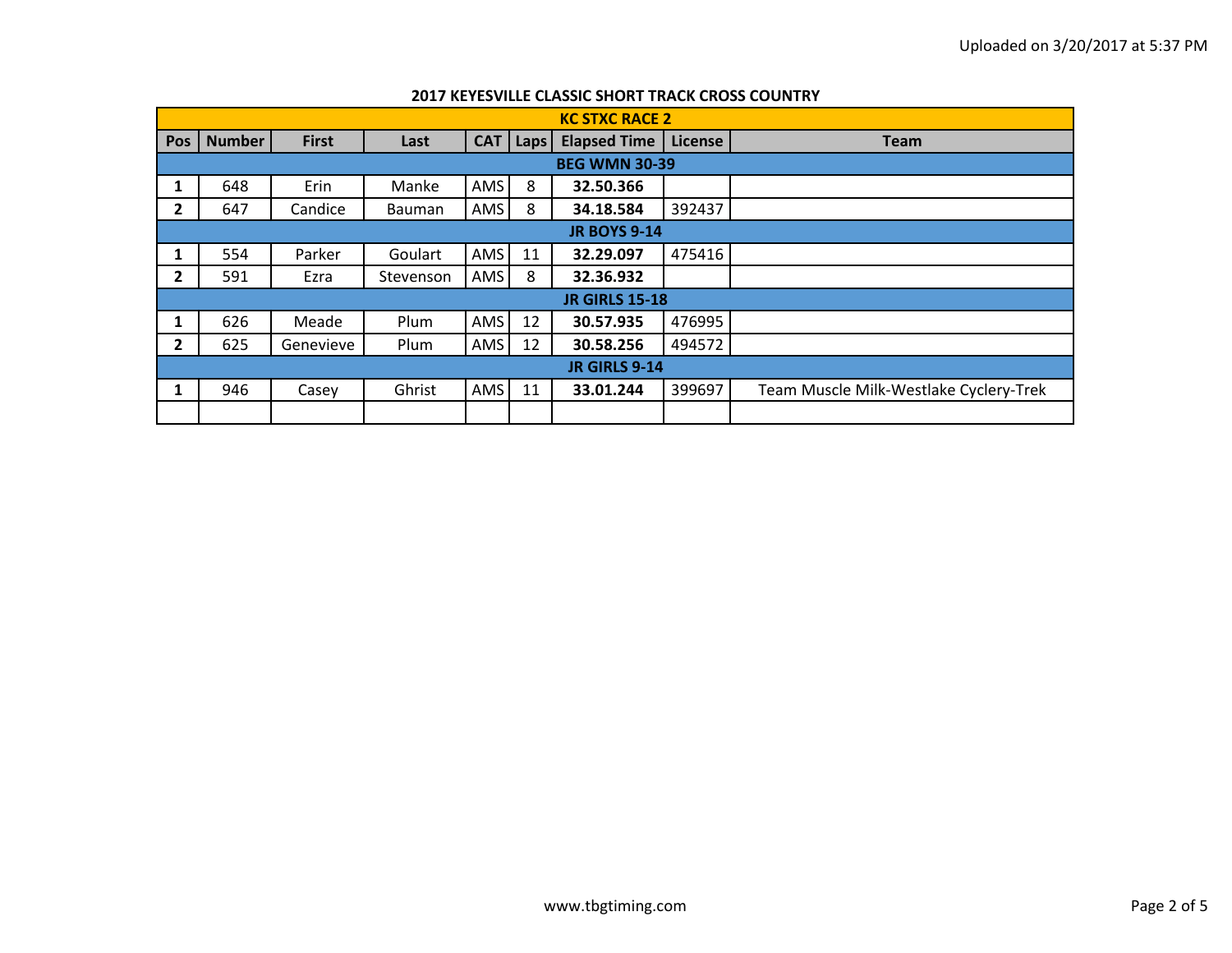|              | <b>KC STXC RACE 3</b>  |              |            |           |             |                     |         |             |  |  |  |  |
|--------------|------------------------|--------------|------------|-----------|-------------|---------------------|---------|-------------|--|--|--|--|
| <b>Pos</b>   | <b>Number</b>          | <b>First</b> | Last       | CAT       | <b>Laps</b> | <b>Elapsed Time</b> | License | <b>Team</b> |  |  |  |  |
|              | <b>ELITE WMN</b>       |              |            |           |             |                     |         |             |  |  |  |  |
| 1            | 128                    | Staci        | Foster     | AMS       | 11          | 28.16.048           | 527807  |             |  |  |  |  |
| $\mathbf{2}$ | 130                    | Fiona        | Swartz     | AMS       | 11          | 28.43.392           |         |             |  |  |  |  |
| 3            | 127                    | Lora         | Baggiolini | AMS       | 10          | 29.45.865           | 430076  |             |  |  |  |  |
|              | <b>SPORT WMN 19-29</b> |              |            |           |             |                     |         |             |  |  |  |  |
| $\mathbf{1}$ | 323                    | Micah        | Mason      | AMS       | 11          | 28.28.695           | 458447  |             |  |  |  |  |
| 2            | 321                    | hannah       | binder     | AMS       | 11          | 30.03.394           | 474458  |             |  |  |  |  |
|              | <b>SPORT WMN 40-49</b> |              |            |           |             |                     |         |             |  |  |  |  |
|              | 322                    | Christa      | Clippinger | AMS       | 11          | 29.05.725           | 501492  |             |  |  |  |  |
| 2            | 324                    | Tamara       | Lamb       | AMS       | 11          | 30.49.911           | 179319  |             |  |  |  |  |
| 3            | 329                    | Becky        | Mason      | <b>NA</b> | 11          | 30.59.574           |         |             |  |  |  |  |
|              |                        |              |            |           |             |                     |         |             |  |  |  |  |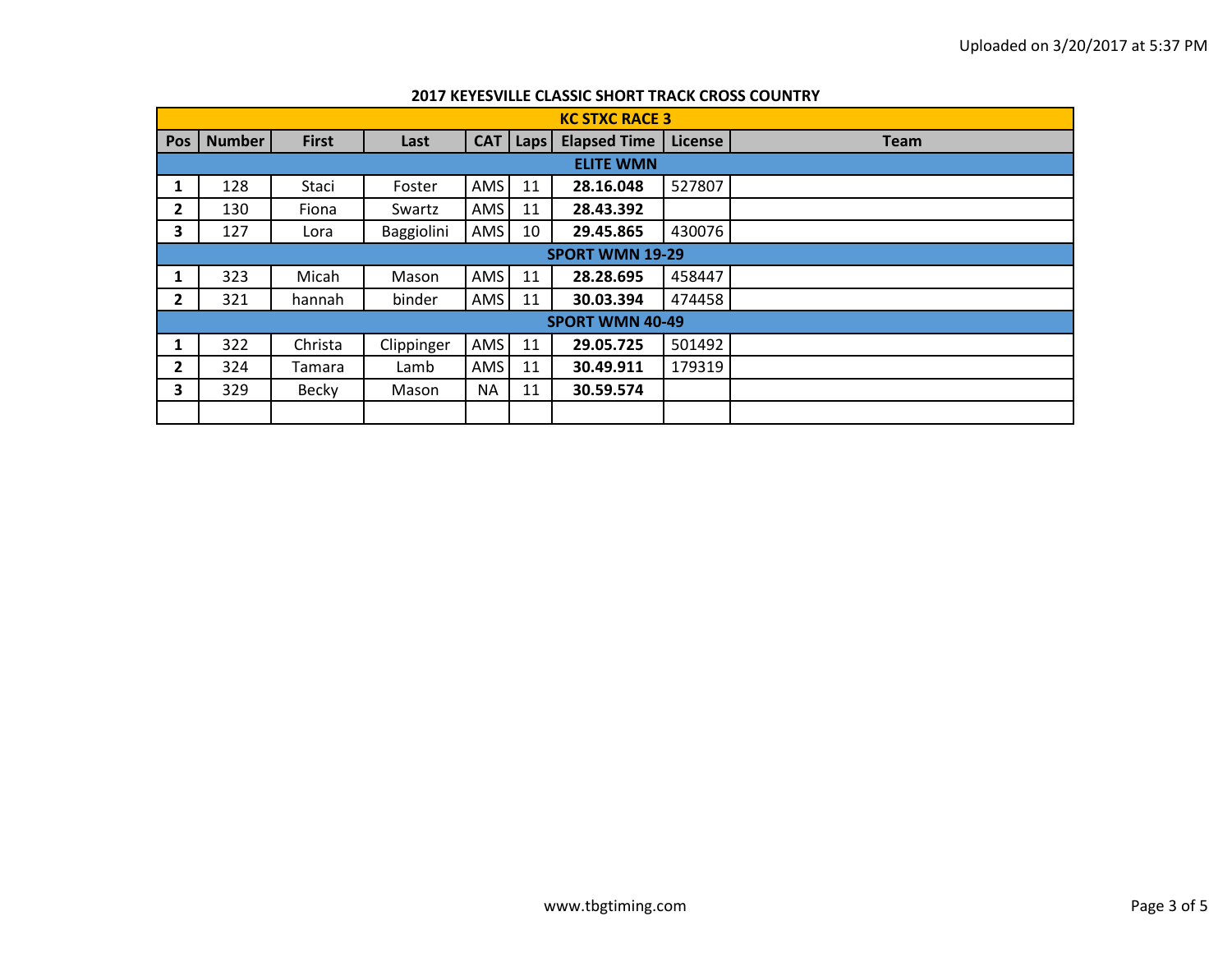|                         | <b>KC STXC RACE 4</b>  |                 |              |            |             |                          |         |                                   |  |  |  |  |
|-------------------------|------------------------|-----------------|--------------|------------|-------------|--------------------------|---------|-----------------------------------|--|--|--|--|
| Pos                     | <b>Number</b>          | <b>First</b>    | Last         | <b>CAT</b> | <b>Laps</b> | <b>Elapsed Time</b>      | License | <b>Team</b>                       |  |  |  |  |
|                         | <b>SPORT MEN 19-29</b> |                 |              |            |             |                          |         |                                   |  |  |  |  |
| 1                       | 376                    | Hunter          | Zubick       | AMS        | 14          | 31.11.605                |         |                                   |  |  |  |  |
| $\overline{2}$          | 309                    | Carter          | <b>Baker</b> | AMS        | 13          | 31.06.965                | 449186  | The University of Texas at Austin |  |  |  |  |
| 3                       | 341                    | Dillon          | Osleger      | AMS        | 13          | 31.29.708                | 301861  |                                   |  |  |  |  |
| 4                       | 370                    | Grayson         | Oldham       | AMS        | 13          | 31.49.276                |         |                                   |  |  |  |  |
| 5                       | 311                    | Kyle            | McCall       | AMS        | 13          | 32.43.128                | 324306  | A Bloc Racing                     |  |  |  |  |
| 6                       | 328                    | <b>Nicholas</b> | Meissner     | AMS        | 13          | 32.53.706                | 202194  |                                   |  |  |  |  |
| $\overline{\mathbf{z}}$ | 780                    | Sullivan        | Vanway       | AMS        | 13          | 32.55.344                | 390069  |                                   |  |  |  |  |
| 8                       | 366                    | <b>Burt</b>     | McCartney    | AMS        | 12          | 32.13.359                |         |                                   |  |  |  |  |
|                         |                        |                 |              |            |             | <b>SPORT MEN 30-39</b>   |         |                                   |  |  |  |  |
| $\mathbf{1}$            | 343                    | Nicholas        | Watkins      | AMS        | 11          | 31.29.536                | 527857  |                                   |  |  |  |  |
| <b>DNS</b>              | 342                    | Kenneth         | Lawrence     | AMS        | $\Omega$    | --.--                    | 527571  |                                   |  |  |  |  |
|                         |                        |                 |              |            |             | <b>SPORT MEN 40-49</b>   |         |                                   |  |  |  |  |
| 1                       | 345                    | Scot            | Harvey       | AMS        | 14          | 30.51.430                | 349682  | <b>Impact Racing Team</b>         |  |  |  |  |
| $\mathbf{2}$            | 344                    | Chance          | Fielder      | AMS        | 14          | 32.20.945                | 209676  |                                   |  |  |  |  |
| 3                       | 368                    | Thomas          | Ward         | AMS        | 14          | 32.49.535                |         |                                   |  |  |  |  |
| 4                       | 371                    | Scott           | Harper       | AMS        | 13          | 31.58.565                |         |                                   |  |  |  |  |
| 5                       | 351                    | Jeff            | Perry        | <b>NA</b>  | 13          | 33.04.815                | 303641  |                                   |  |  |  |  |
| 6                       | 365                    | Chaunsey        | Mize         | AMS        | 10          | 32.02.408                |         |                                   |  |  |  |  |
| <b>DNS</b>              | 346                    | Chad            | Lloyd        | AMS        | $\Omega$    | --.--                    | 525128  |                                   |  |  |  |  |
|                         |                        |                 |              |            |             | <b>SPORT MEN 50-59</b>   |         |                                   |  |  |  |  |
| 1                       | 349                    | James           | Reese        | AMS        | 13          | 31.33.408                | 524939  |                                   |  |  |  |  |
| $\overline{2}$          | 347                    | lan             | Jones        | AMS        | 12          | 31.44.385                | 365019  |                                   |  |  |  |  |
| 3                       | 372                    | Jim             | Jackson      | AMS        | 10          | 32.45.903                |         |                                   |  |  |  |  |
|                         | <b>SPORT MEN 60+</b>   |                 |              |            |             |                          |         |                                   |  |  |  |  |
| 1                       | 350                    | Fred            | Winney       | AMS        | 12          | 31.58.992                | 87033   | <b>Team Citius</b>                |  |  |  |  |
|                         |                        |                 |              |            |             | <b>SPORT MEN SS OPEN</b> |         |                                   |  |  |  |  |
| 1                       | 745                    | Eddie           | Silva        | AMS        | 13          | 32.30.694                |         |                                   |  |  |  |  |
| 2                       | 731                    | Joey            | Dolowy       | AMS        | 13          | 33.28.157                | 309834  |                                   |  |  |  |  |
| 3                       | 718                    | Clint           | Stevenson    | AMS        | 12          | 31.13.079                |         |                                   |  |  |  |  |
|                         |                        |                 |              |            |             |                          |         |                                   |  |  |  |  |